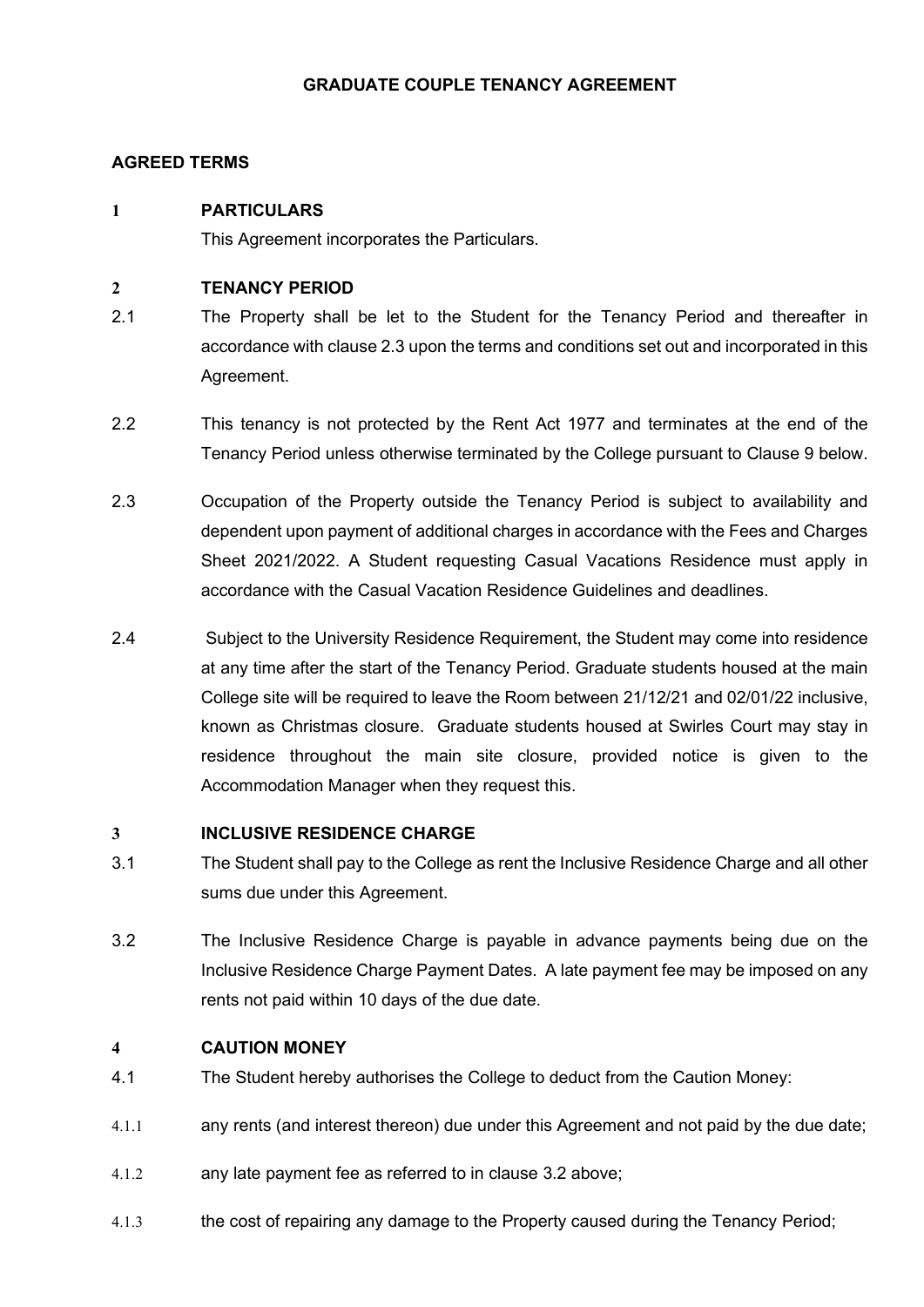- 4.1.4 the cost of replacing any item in the Property which is beyond reasonable repair; and
- 4.1.5 any expenses or costs incurred by the College in consequence of any failure by the Student to observe and perform the obligations and conditions of the Student in this Agreement.

### 5 GAS AND ELECTRICITY AND COUNCIL TAX

Gas and electricity charges are charged to the Student in accordance with the Accommodation Handbook and the College's website. Such charges are determined by the College. The Student will be charged for all electricity used, so it is in the interests of the Student to use electricity (and gas) as economically as possible. The Inclusive Residence Charge excludes any Council Tax which (in so far as it may be payable) the Student covenants to pay in respect of the Property.

## 6 STUDENT'S OBLIGATIONS

The Student agrees to observe and perform all rules and regulations issued by the College or the University of Cambridge from time to time, and to comply with any premises licence operated by the College.

- 6.1 The Student agrees to observe and perform the Student's Obligations and any failure to do so will result in breach of this Tenancy Agreement. The Student's Obligations are as set out below:
	- 6.1.1 BEHAVIOUR
	- a) To behave in accordance with the College Code of Discipline.
	- b) The Student is responsible in particular to make himself/herself familiar with the College rules and regulations as set out in the Student Guide on the College's website on the internet and the Accommodation Handbook and in particular with fire regulations and the Student agrees to comply with all such rules and regulations.
	- c) The Student is reminded that fire regulations require that, stairways, landings and corridors must be kept clear at all times, and not obstructed by items placed in these areas, particularly bicycles and boxes etc. Fire doors must not be wedged open or obstructed in any way. The Student shall not tamper with or remove fire alarm equipment and fire extinguishers.
	- d) The Student shall comply with the COVID-19 charter and policies issued by the College. The Student is reminded that failure to do so will result in a breach of this Tenancy Agreement.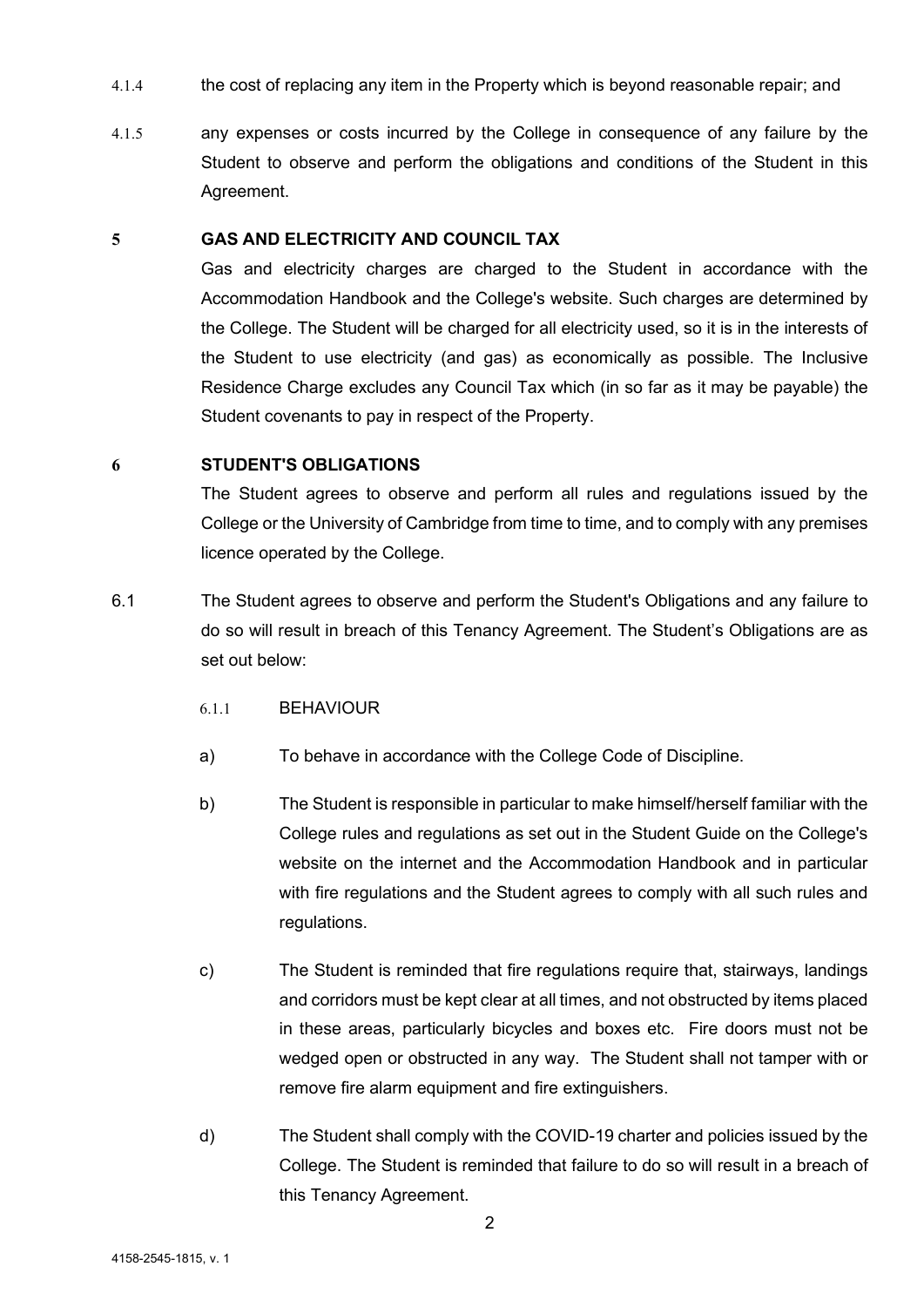e) The Student shall also comply with any further rules and regulations as issued by the College from time to time.

## 6.1.2 USE OF THE PROPERTY

- a) To use the Property solely as a private dwelling for the purposes of study, sleep and quiet recreation in accordance with the College's primary purpose of education, learning and research and not to be occupied by more than one person save as permitted by paragraph 6.1.2 (b) below. The Student shall occupy the Property in such a way that no disturbance or inconvenience is caused to any neighbouring tenants or occupiers of neighbouring properties.
- b) The Student may share occupation of the Property with the Student's partner and children provided that no relationship of landlord and tenant is established by that arrangement and further provided that all occupiers of the Property must be notified to the bursary. The Student is permitted to allow additional occasional overnight guests to stay in the Property PROVIDED THAT the Student is permitted no more than one guest at any time in addition to his or her partner and children and for no more than three nights in any week and each guest must be registered prior to his or her stay at the Porters' Lodge. For the avoidance of doubt, a breach of this paragraph entitles the College to terminate this Agreement in accordance with clause 9.
- c) The Student shall not permit any guests of the Student to have access to the Property in the absence of the Student.
- d) The Student is prohibited from allowing the Property to be used for visitors using such schemes as Couchsurfing, Trustroots, BeWelcome, Warmshowers, Air bnb or similar.
- e) The Student shall keep the Property (and any common areas (if applicable) within the building of which the Property forms part ("the Common Areas")) and its contents in a clean and tidy condition at all times and to take reasonable tenant-like care of the Property and the Common Areas.
- f) The College reserves the right to charge the Student for damage and losses other than caused by fair wear and tear; in particular where damage is caused to decoration or the fabric of the Property or the Common Areas by attaching items to walls and ceilings using drawing pins, nails, stickers, hooks, blue tack and tape etc. In addition, the Student will not stop up the windows, nor display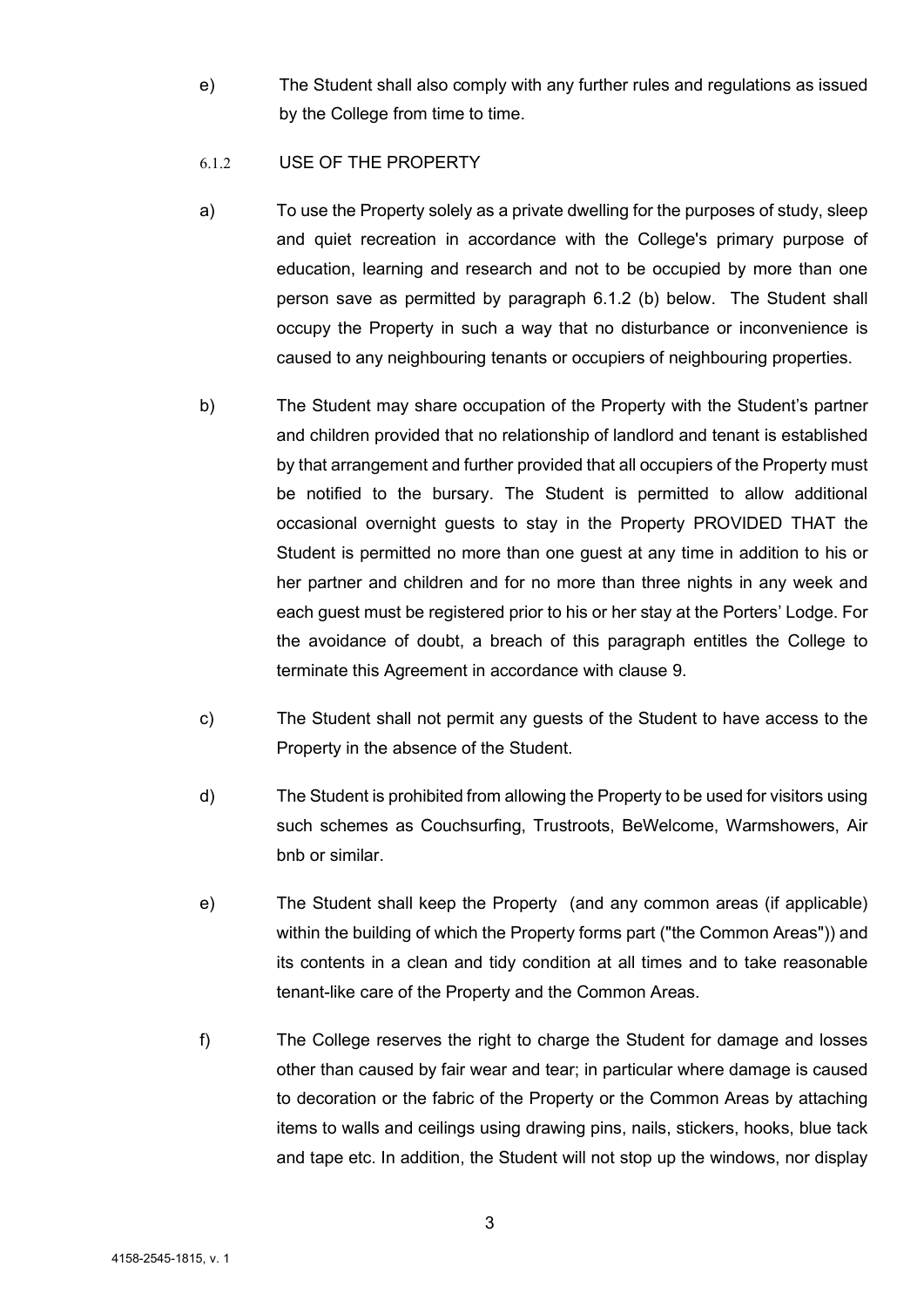notices, banners, flags, or adverts in the window, on external doors, or in the Common Parts without the consent in writing of the College.

- g) If at any time the Property or the Common Areas are found to be in such an unclean condition so as to cause a breach of this Agreement the College reserves the right having given 48 hours' notice to the Student to employ contract or the College cleaners to remedy the situation the costs (or a reasonable proportion thereof as determined by the College) of which will be borne by the Student.
- h) The Student shall not take down the curtains or the curtain linings in the Property or the Common Parts. The Student will not place any rugs or mats in the Common Parts.
- i) Where window restrictors are fitted, these must not be removed.
- j) The Student shall not use the Property or the Common Parts for immoral or illegal purposes.
- k) The Student shall not smoke in the Property or anywhere in the College, save for in designated Smoking Areas.
- l) The Student shall not put up TV aerials or Satellite Dishes outside his or her Property or externally.
- m) The Student will not park on the estate roads or on the Common Parts without the College's permission, or use the estate roads for loading/unloading without permission.
- n) The Student will not pour oil, grease, rice, coffee grounds or other deleterious materials into sinks or other drainage facilities in the Room or in the Common Parts.
- 6.1.3 REFUSE
- a) The Student shall not keep or store refuse in any part of the Room except in the proper place as determined by the College and will comply with the College's provisions for waste management.
- b) Refuse is not to be left in or outside the Property at the end of this Agreement.
- 6.1.4 GARDEN/GROUNDS (WHERE APPLICABLE)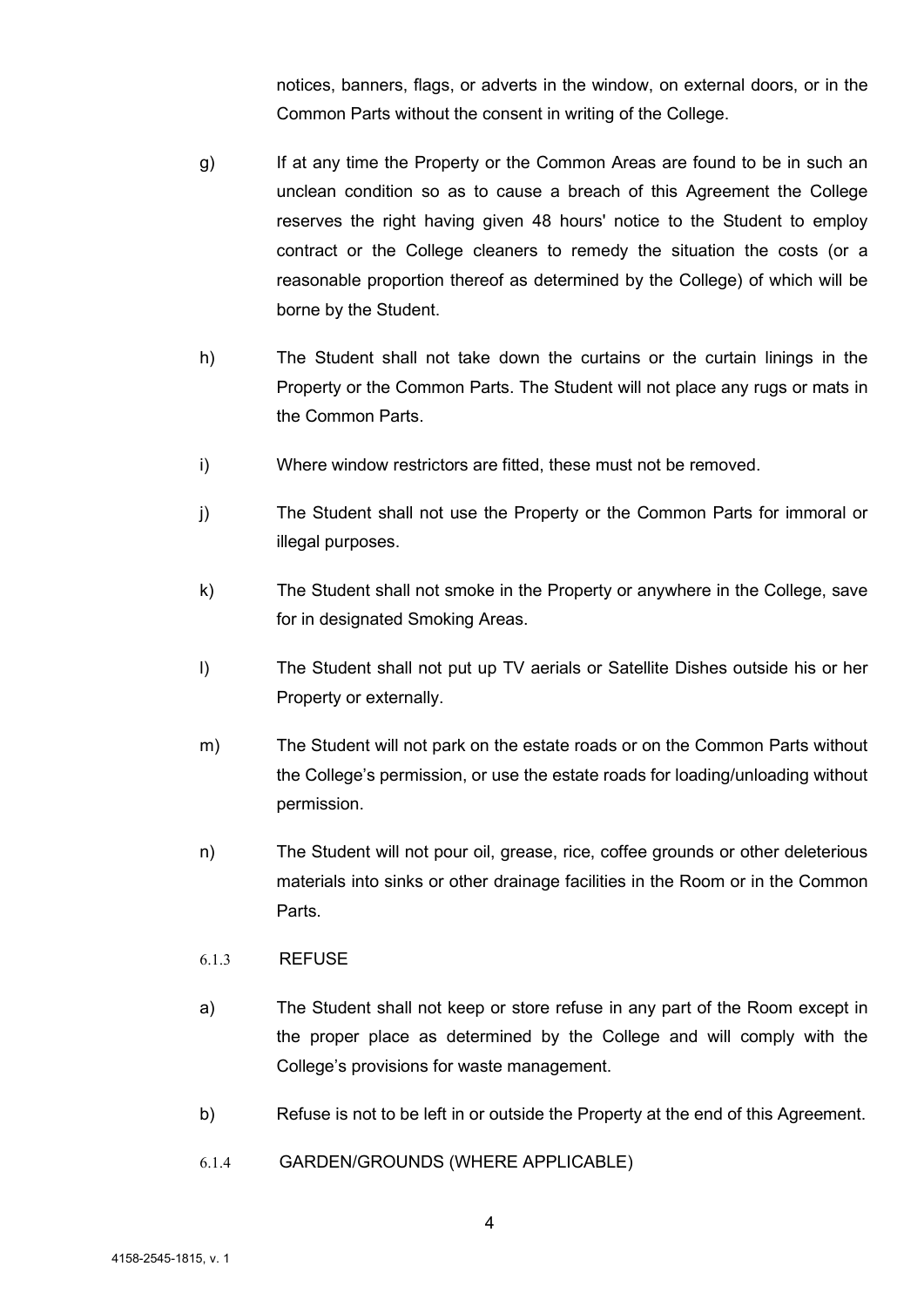The Student shall keep the garden/grounds in reasonable order and shall ensure that the garden/grounds and surroundings are kept tidy, in good order and clear of paper, discarded bicycles and other rubbish. The Student shall also not lop top cut down remove or otherwise injure any trees shrubs or plants growing in the garden/grounds and shall not alter the general character of the garden/grounds and shall under no circumstances hold a barbecue in the garden/grounds.

#### 6.1.5 PETS

The Student shall not keep pets (other than guide dogs) or other animals in the Property or on any other property of the College.

## 6.1.6 PROHIBITED APPLIANCES

The Student shall not use or keep in the Property or the Common Areas (or any other property of the College) any cooking, heating or lighting appliance which burns coals, paraffin or other liquid fuels and shall not dry any clothing on any heaters in the Property or the Common Areas (or any other property of the College). The Student shall not use or permit to be used any electrical apparatus or other equipment of a type or in a condition which might endanger the safety of the Property or the Common Areas (or any other property of the College). Firearms, candles, fairy lights, cooking appliances or any other item considered by the College's Health and Safety Office to pose a risk to the health and safety of other members and employees of the College are not permitted to be used in the Property or the Common Areas (or any other property of the College) at any time.

#### 6.1.7 SUBSTANCES

The Student shall not keep in the Property or the Common Areas (or any other property of the College) any inflammable or dangerous or offensive or illegal materials or substances. The Student will comply with the terms of the College's Drug and Alcohol Policy. For the avoidance of doubt, a breach of this policy entitles the College to terminate this Agreement in accordance with Clause 9.

### 6.1.8 BICYCLES

The Student shall not keep or store bicycles in the Property or the Common Areas. Bicycles must only be left in the designated areas i.e. bike stores or racks. Bicycles brought into the Property or any stairways, landings, corridors,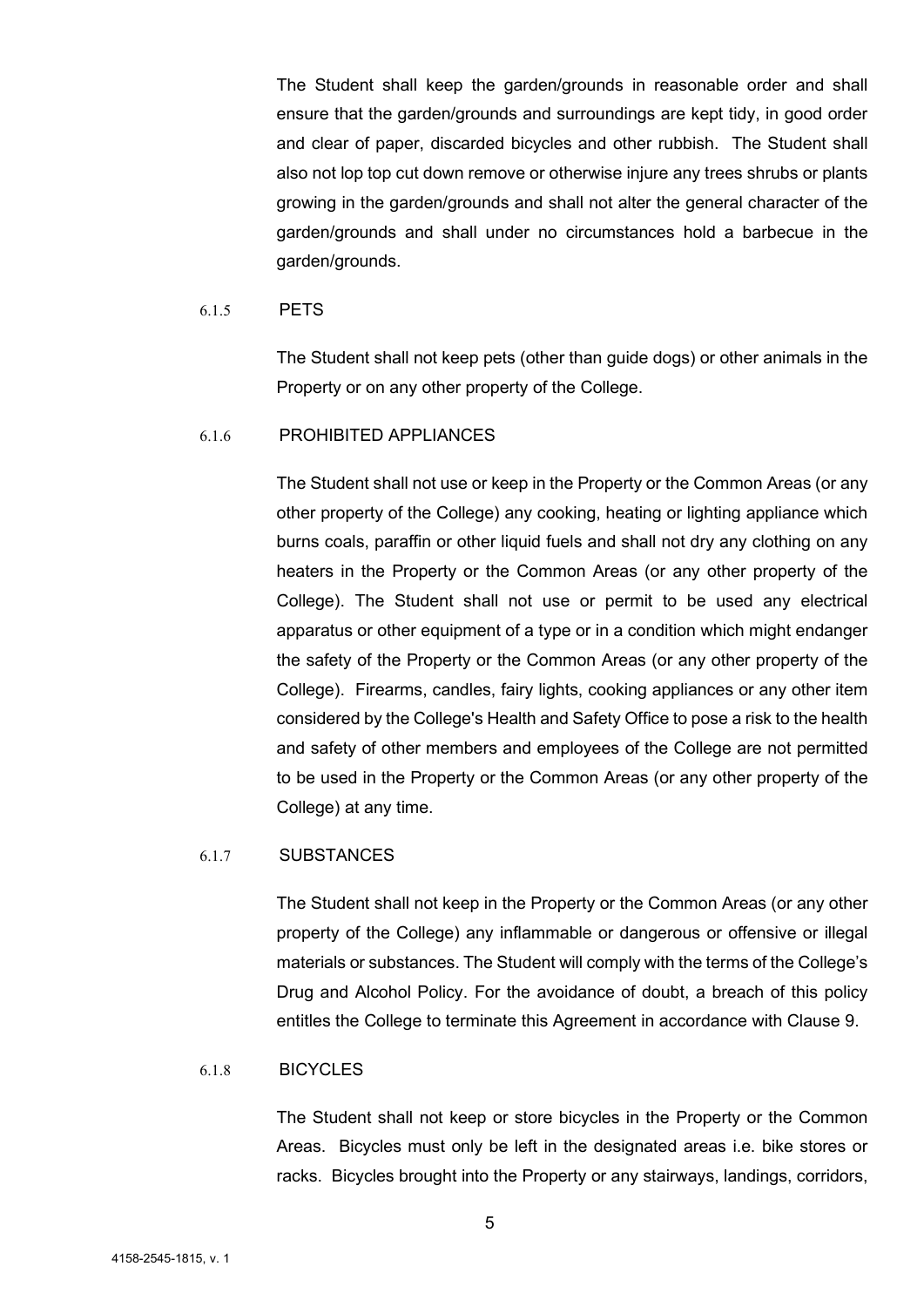hallways or access ways serving the Property will be removed.

#### 6.1.9 DEFECTS

The Student shall report any defects to the Property or the Common Areas to the College without delay in accordance with the procedures set out in the Accommodation Handbook.

### 6.1.10 PERSONAL ELECTRICAL APPLIANCES/EQUIPMENT/FURNITURE

The Student is responsible for all his/her personal electrical appliances/ equipment and must permit and make available all such items for safety testing by the College. Items that are not safe electrically must not be used in the Property or the Common Areas or any other property of the College unless they are repaired to a safe standard. If in doubt the Student shall contact the Maintenance Department. Any furniture and soft furnishing items belonging to the Student shall comply with the latest safety regulations regarding fire retardant materials. Items of furniture, fixtures and fittings belonging to the College are not to be removed from the Property or the Common Areas under any circumstances and double beds, extra beds, futons and other furniture are not to be brought into the Property or the Common Areas. Where the College provides linen such linen should be used together with sheets and pillowcases. If mattresses are covered with a protective cover such cover must not be removed. Duvets and pillows may be borrowed or purchased at advantageous prices through the Housekeeper.

## 6.1.11 LIGHT BULBS

The Student is responsible for replacing electric light bulbs in the Property; these can be obtained free of charge from the Porters Lodge. Light bulbs that are difficult to replace (e.g. shaver lights) will be replaced by the Maintenance Department. Light bulbs must not be removed from any public areas, particularly stairways, landings and corridors.

# 6.1.12 REDECORATION

The Student shall not redecorate the Property or the Common Areas nor make alterations of any kind to the Property or the Common Areas.

# 6.1.13 VACATION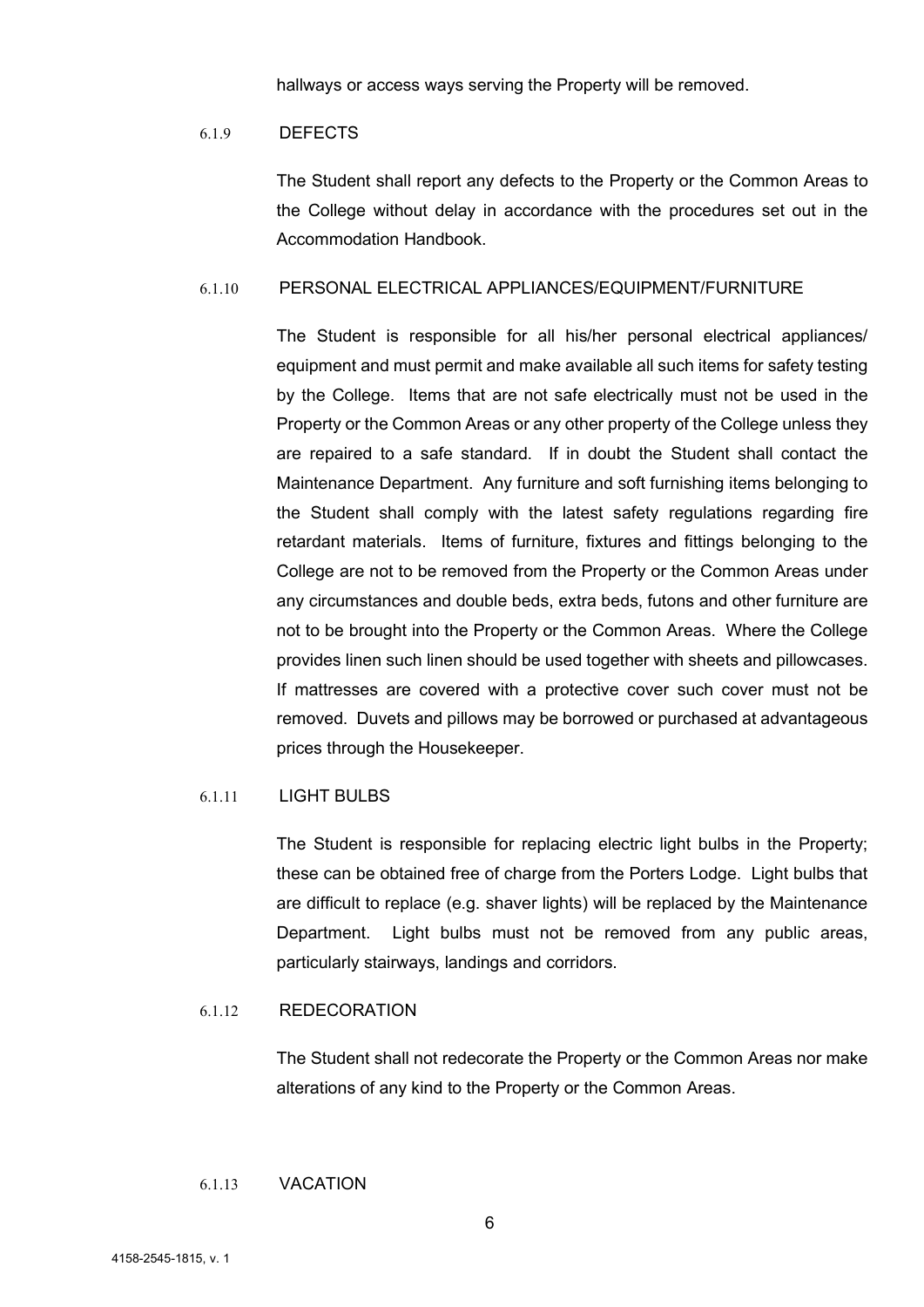- a) To vacate the Property promptly at the end of the Tenancy Period.
- b) To return the Keys to the College by 10am on the morning of departure/vacation of the Property by the Student. If the Keys are returned after that time, a charge will be payable by the Student.
- c) On vacating the Property all personal belongings and rubbish are to be removed and the Property and the Common Areas to be left clean and tidy. An inventory inspection will be made and items damaged or missing will be charged for. Any personal belongings left in the Property will be treated as College property and may be removed or destroyed. A charge will be made for removing and destroying them, which will be deducted from the Caution Money.

## 6.1.14 EMERGENCY EVACUATION

If, due to COVID-19 or for any other reason, the College should require the students to vacate their rooms, the Student shall vacate the Property promptly and return the Keys to the College. When vacating the Student must remove all personal belongings from the Property, and the Property and Common Areas are to be left clean and tidy. The Student hereby gives the College title to any personal belongings left in the Property once vacated, so they may be treated as College property and may be removed or destroyed. A charge will be made for removing and destroying them, which will be deducted from the Caution Money.

#### 6.1.15 ALIENATION

The Student shall not assign sublet share or otherwise part with possession of the Property save as hereinafter provided.

#### 6.1.16 ACCESS

The Student shall:

- a) having been given reasonable prior notice (except in emergency) allow access at reasonable times to the College or its agents or College staff for the purpose of inspecting the Property and carrying out their duties and repairs;
- b) allow access at reasonable times to the College or its agents or College staff for the purposes of regular cleaning; and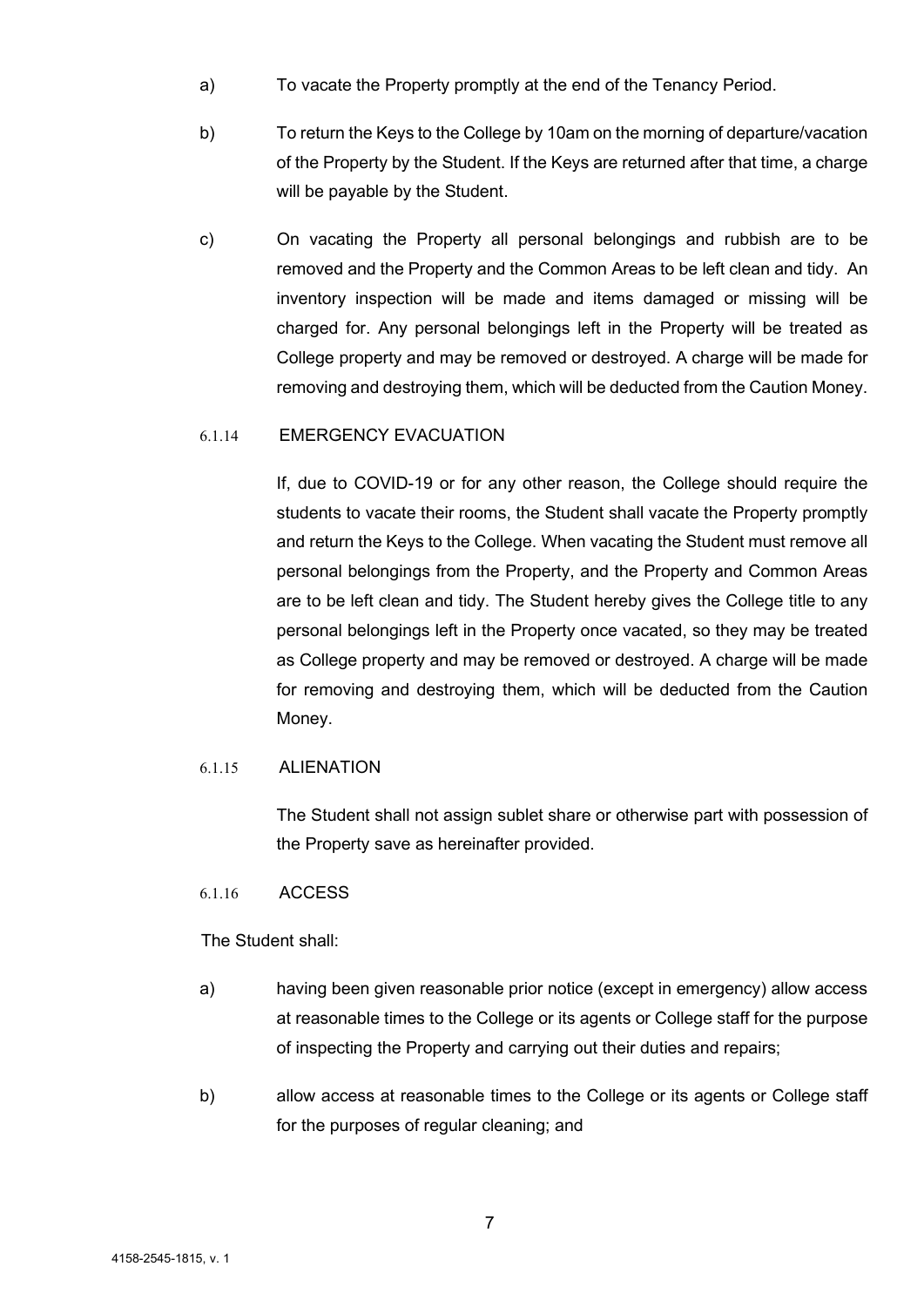c) upon giving 48 hours prior written notice to enable the College, or its agents or College staff to carry out periodic inspections of the Property and its contents. The Student shall always have the right to be present at such inspections.

# 7 COLLEGE'S OBLIGATIONS

- 7.1 The College agrees to observe and perform the College's Obligations set out below:
	- 7.1.1 REPAIRS AND MAINTENANCE
	- a) To rectify defects in the Property that are brought to the College's attention in accordance with the Accommodation Handbook.
	- b) To maintain, repair and renew the Property and the Common Areas in accordance with the Accommodation Handbook, any Health and Safety Regulations, including British Standards, and with any building, planning and housing legislation and regulations.
	- c) To carry out planned maintenance including decoration and refurbishment to the Property and the Common Areas in accordance with the College's budget and causing as little inconvenience as possible to the Student.

# 7.1.2 CLEANING

- a) To clean the Property at the beginning and end of the Tenancy Period in accordance with the Accommodation Handbook.
- b) To clean the Common Areas regularly.
- c) To collect refuse from the Property and the Common Areas in accordance with the Accommodation Handbook.
- 7.1.3 SAFETY AND SECURITY
- a) To take appropriate measures to safeguard the security of the college property of which the Property forms part and to limit late night access to such property and require that guests are accompanied in accordance with the Access Regulations.
- b) To deal appropriately with emergency situations and to provide the Student with information about procedures for emergency evacuation from the College property of which the Property forms part, including the evacuation of students with a disability.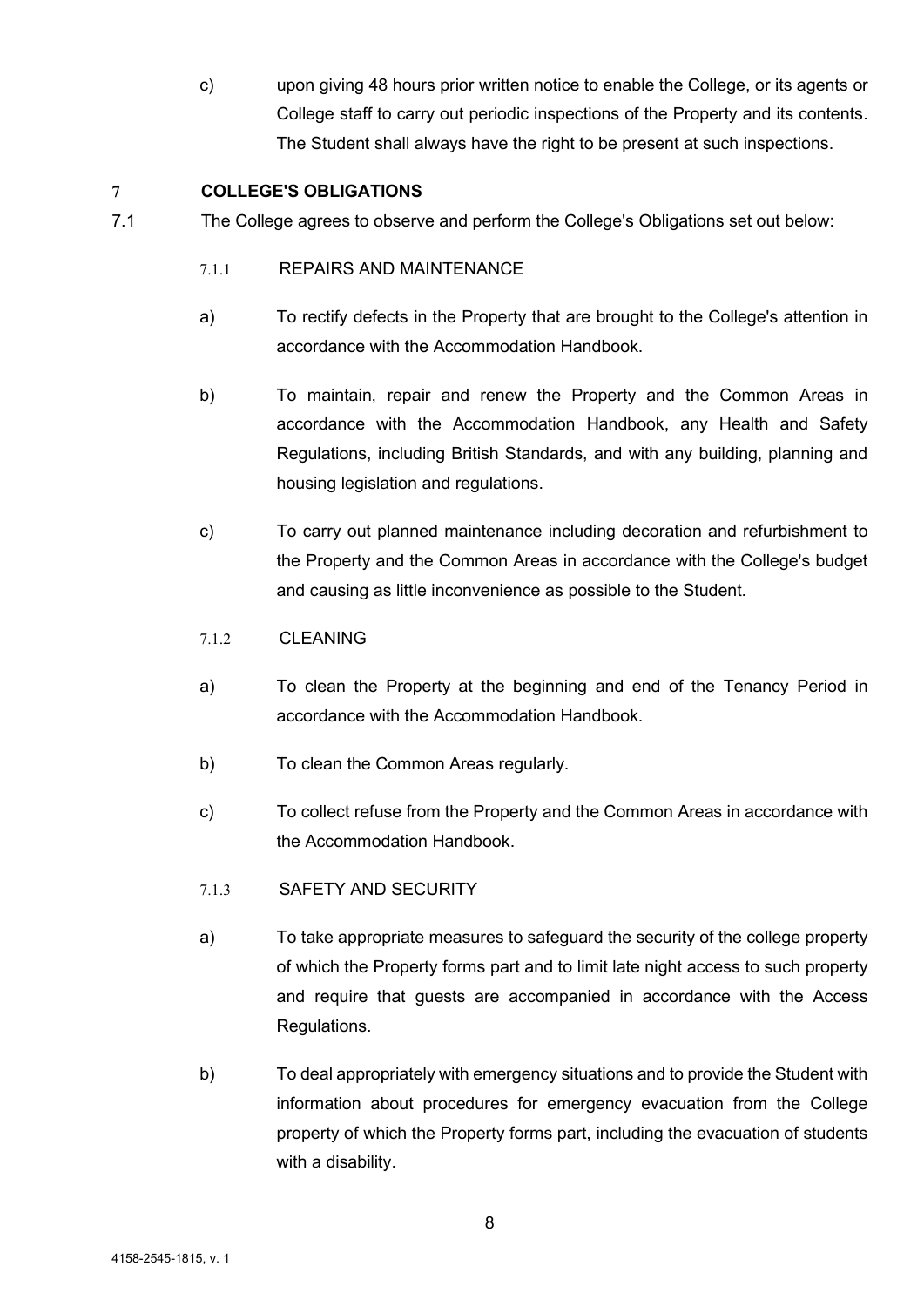- c) To practice emergency evacuation from the College property of which the Property forms part at least once annually.
- d) To seek prevent or deal effectively with any anti-social behaviour (including breaches of the Code of Discipline; behaviour resulting in disturbance, damage, mess or excessive noise; bullying and harassment including verbal abuse; the possession, use or supply of illegal drugs; theft including theft of food from communal kitchens; any behaviour which comprises the health, safety or welfare of any member of the College community) by members of the College or their guests or visitors.
- e) In complying with paragraph 7.1.3 (d), the College may impose written warnings, penalty fines, or for more serious offences the College may expel the Student from the College in accordance with the College's rules and regulations and Code of Discipline.

## 7.1.4 HEATING AND LIGHTING

To supply the Property with an appropriate level of heating and lighting in accordance with Health and Safety legislation.

# 8 TYPE OF TENANCY AND WITHDRAWAL

- 8.1 The Student agrees that the Property is let to him/her in consequence of his/her pursuit or his/her intended pursuit of a course of study at the University of Cambridge and as such will be granted a tenancy in accordance with Schedule 1 Section 8(1) of the Housing Act 1988 ("the Act") which tenancy is not an assured tenancy within the meaning of the Act.
- 8.2 It is agreed that in the event of the Student:
- 8.2.1 although remaining a student of the University of Cambridge should at any time and with tutorial permission during the Tenancy Period wish to vacate the accommodation; or
- 8.2.2 ceasing to pursue a course of study at the University of Cambridge:

the Student shall give immediate written notice of the same to the College and will be bound to give up the tenancy hereby created forthwith and possession of the Property may be recovered by the College.

8.3 In these circumstances the Student shall pay the full Inclusive Residence Charge for the relevant Term unless a replacement University of Cambridge student acceptable to the